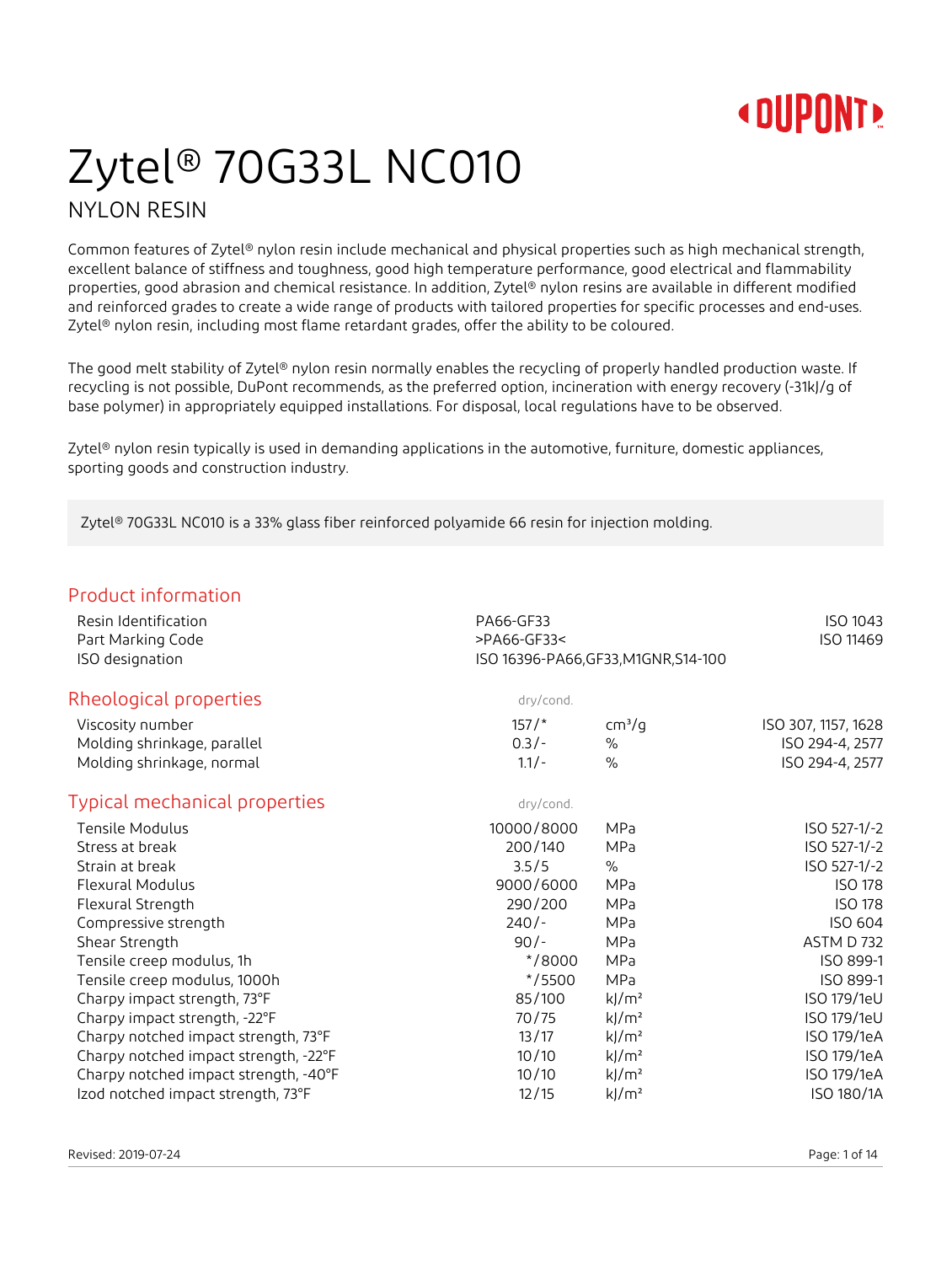

### Zytel® 70G33L NC010 NYLON RESIN

Izod notched impact strength, -22°F 10/10 kJ/m<sup>2</sup> kJ/m<sup>2</sup> ISO 180/1A Izod notched impact strength, -40°F 10/10 kJ/m<sup>2</sup> kJ/m<sup>2</sup> 150 180/1A Izod impact strength, 73°F and 1900 kJ/m<sup>2</sup> kJ/m<sup>2</sup> and iso 180/1U  $Iz$ od impact strength, -22 $\degree$ F 1900 180/10 and  $\degree$  70/70 and  $\degree$   $\degree$  ISO 180/10 and  $\degree$  ISO 180/10 Hardness, Rockwell, M-scale 101/- 101/- 101/- The ISO 2039-2

| Poisson's ratio                                     | 0.34/0.34         |                 |                 |
|-----------------------------------------------------|-------------------|-----------------|-----------------|
| Abrasion resistance                                 | $10/$ *           | mm <sup>3</sup> | <b>ISO 4649</b> |
| Thermal properties                                  | dry/cond.         |                 |                 |
| Melting temperature, 18°F/min                       | $262/*$           | °C              | ISO 11357-1/-3  |
| Glass transition temperature, 18°F/min              | $80/-$            | $^{\circ}$ C    | ISO 11357-1/-2  |
| Temp. of deflection under load, 260 psi             | $252/*$           | $^{\circ}$ C    | ISO 75-1/-2     |
| Temp. of deflection under load, 65 psi              | $261/*$           | °C              | ISO 75-1/-2     |
| CLTE, Parallel, -40-23°C                            | 24/               | $E-6/K$         | ISO 11359-1/-2  |
| Coeff. of linear therm. expansion, parallel         | 18/               | $E-6/K$         | ISO 11359-1/-2  |
| CLTE, Parallel, 55-160°C                            | $13/$ *           | $E-6/K$         | ISO 11359-1/-2  |
| CLTE, Normal, -40-23°C                              | $65/$ *           | $E-6/K$         | ISO 11359-1/-2  |
| Coeff. of linear therm. expansion, normal           | $83/*$            | $E-6/K$         | ISO 11359-1/-2  |
| Coeff. of linear therm. expansion, Normal, 55-160°C | $140/*$           | $E-6/K$         | ISO 11359-1/-2  |
| Thermal conductivity of melt                        | 0.22              | W/(m K)         |                 |
| Spec. heat capacity of melt                         | 2210              | J/(kg K)        |                 |
| Spec. heat capacity solid                           | 1330 <sup>C</sup> | J/(kg K)        |                 |
| RTI, electrical, 30mil                              | 130               | °C              | <b>UL 746B</b>  |
| RTI, electrical, 60mil                              | 130               | $^{\circ}$ C    | <b>UL 746B</b>  |
| RTI, electrical, 120mil                             | 130               | °C              | <b>UL 746B</b>  |
| RTI, impact, 30mil                                  | 120               | $^{\circ}$ C    | <b>UL 746B</b>  |
| RTI, impact, 60mil                                  | 120               | $^{\circ}$ C    | <b>UL 746B</b>  |
| RTI, impact, 120mil                                 | 120               | $^{\circ}$ C    | <b>UL 746B</b>  |
| RTI, strength, 30mil                                | 130               | $^{\circ}$ C    | <b>UL 746B</b>  |
| RTI, strength, 60mil                                | $130/*$           | °C              | <b>UL 746B</b>  |
| RTI, strength, 120mil                               | 130               | °C              | <b>UL 746B</b>  |
| C: Calculated                                       |                   |                 |                 |

### Flammability dry/cond.

| Burning Behav. at 60mil nom. thickn. | $HB/*$   | class                    | IEC 60695-11-10      |
|--------------------------------------|----------|--------------------------|----------------------|
| Thickness tested                     | $1.5/$ * | mm                       | IEC 60695-11-10      |
| UL recognition                       | yes/ $*$ | $\overline{\phantom{a}}$ | <b>UL 94</b>         |
| Burning Behav. at thickness h        | $HB/*$   | class                    | IEC 60695-11-10      |
| Thickness tested                     | $0.71/*$ | mm                       | IEC 60695-11-10      |
| UL recognition                       | yes/ $*$ | $\overline{\phantom{a}}$ | UL 94                |
| Oxygen index                         | 24/      | $\%$                     | ISO 4589-1/-2        |
| <b>FMVSS Class</b>                   | SE/B     |                          | ISO 3795 (FMVSS 302) |
| Burning rate, Thickness 1 mm         | 28       | mm/min                   | ISO 3795 (FMVSS 302) |
|                                      |          |                          |                      |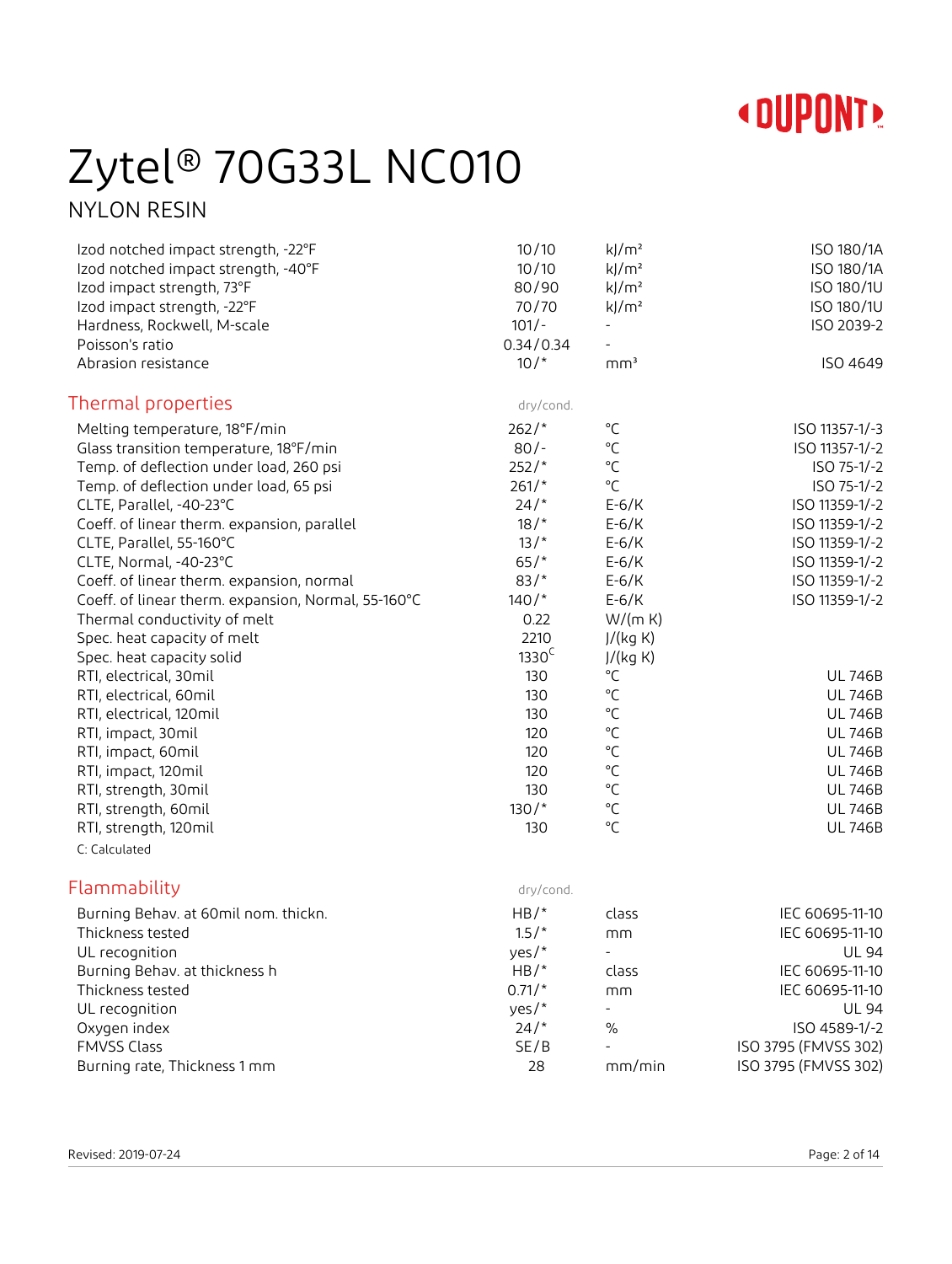

# Zytel® 70G33L NC010

NYLON RESIN

| <b>Electrical properties</b>                                | dry/cond.                   |                                            |                                |
|-------------------------------------------------------------|-----------------------------|--------------------------------------------|--------------------------------|
| Relative permittivity, 100Hz<br>Relative permittivity, 1MHz | $4.2/-$<br>$4/-$<br>$100/-$ | $\overline{\phantom{a}}$<br>$\blacksquare$ | IEC 62631-2-1<br>IEC 62631-2-1 |
| Dissipation factor, 100Hz                                   | $150/-$                     | $E - 4$<br>$E - 4$                         | IEC 62631-2-1                  |
| Dissipation factor, 1MHz<br>Volume resistivity              | $1E13/-$                    | Ohm.m                                      | IEC 62631-2-1<br>IEC 62631-3-1 |
| Comparative tracking index                                  | $600/-$                     | $\blacksquare$                             | <b>IEC 60112</b>               |
| Other properties                                            | dry/cond.                   |                                            |                                |
| Humidity absorption, 80mil                                  | 1.8/                        | $\%$                                       | Sim. to ISO 62                 |
| Water absorption, 80mil                                     | $5.7/*$                     | $\%$                                       | Sim. to ISO 62                 |
| Density                                                     | $1390/-$                    | kg/m <sup>3</sup>                          | ISO 1183                       |
| Water Absorption, Immersion 24h                             | $1.2/{}^{*1}$               | $\%$                                       | Sim. to ISO 62                 |
| 1: 2mm thickness                                            |                             |                                            |                                |
| <b>VDA Properties</b>                                       | dry/cond.                   |                                            |                                |
| Emission of organic compounds                               | 6                           | $\mu$ gC/g                                 | <b>VDA 277</b>                 |
| Odor test                                                   | 4.5                         | class                                      | <b>VDA 270</b>                 |
| Fogging, F-value (refraction)                               | 95/                         | $\frac{0}{0}$                              | ISO 6452                       |
| Fogging, G-value (condensate)                               | $0.3/*$                     | mg                                         | ISO 6452                       |
| Injection                                                   |                             |                                            |                                |
| Drying Recommended                                          | yes                         |                                            |                                |
| Drying Temperature                                          | 80 °C                       |                                            |                                |
| Drying Time, Dehumidified Dryer                             |                             | $2 - 4 h$                                  |                                |
| Processing Moisture Content                                 |                             | ≤0.2 $%$                                   |                                |
| Melt Temperature Optimum                                    |                             | 295 °C                                     |                                |
| Min. melt temperature                                       |                             | 285 °C                                     |                                |
| Max. melt temperature                                       |                             | 305 °C                                     |                                |
| Max. screw tangential speed                                 |                             | $0.2 \, m/s$                               |                                |
| Mold Temperature Optimum                                    |                             | 100 °C                                     |                                |
| Min. mold temperature                                       |                             | 70 °C                                      |                                |
| Max. mold temperature                                       |                             | 120 °C<br>50 - 100 MPa                     |                                |
| Hold pressure range<br>Hold pressure time                   |                             | $3 \,$ s/mm                                |                                |
| Ejection temperature                                        |                             | 210 °C                                     |                                |
|                                                             |                             |                                            |                                |

### Characteristics

Additives Release agent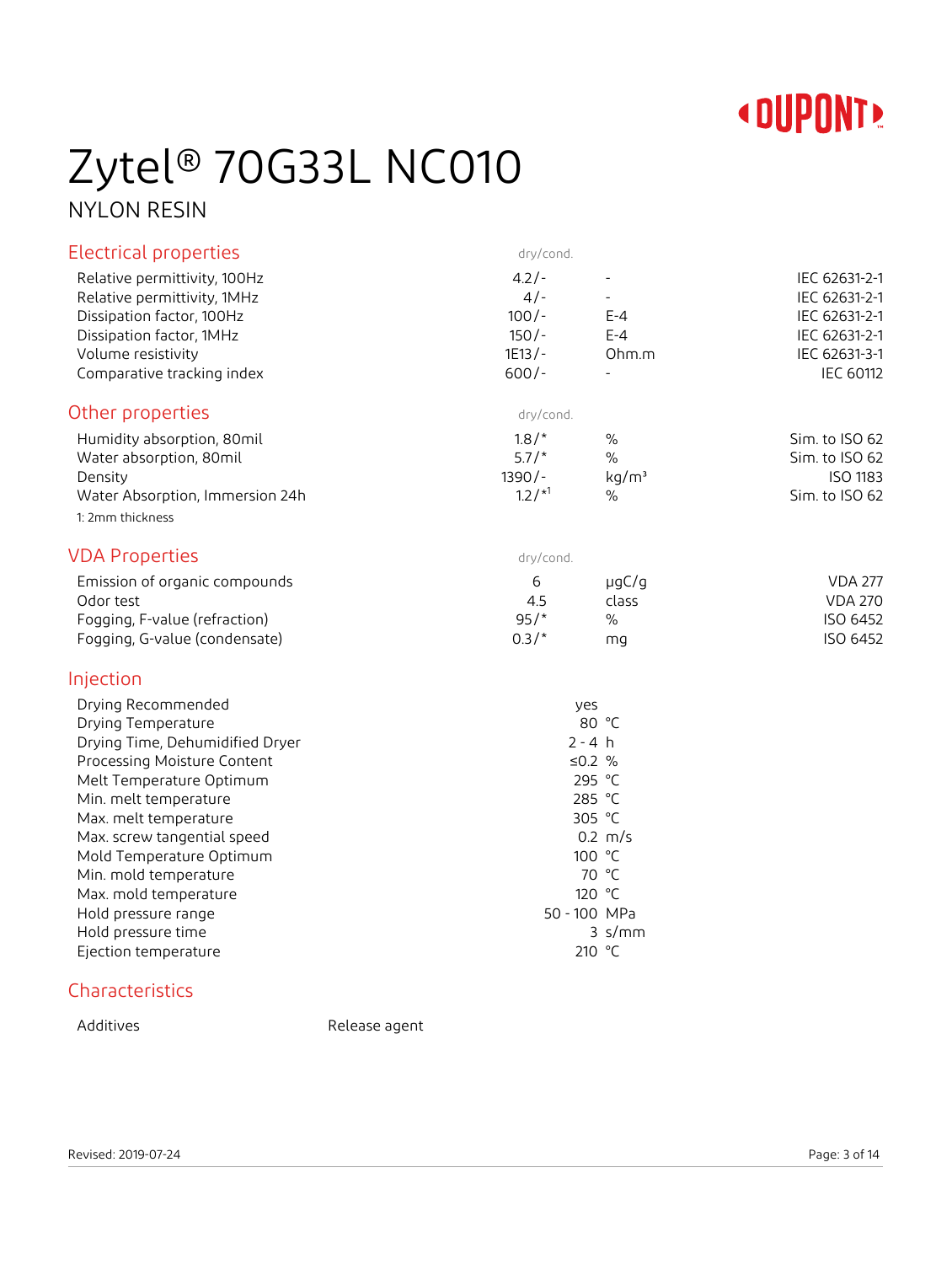

## Zytel® 70G33L NC010 NYLON RESIN

Stress-strain (dry)

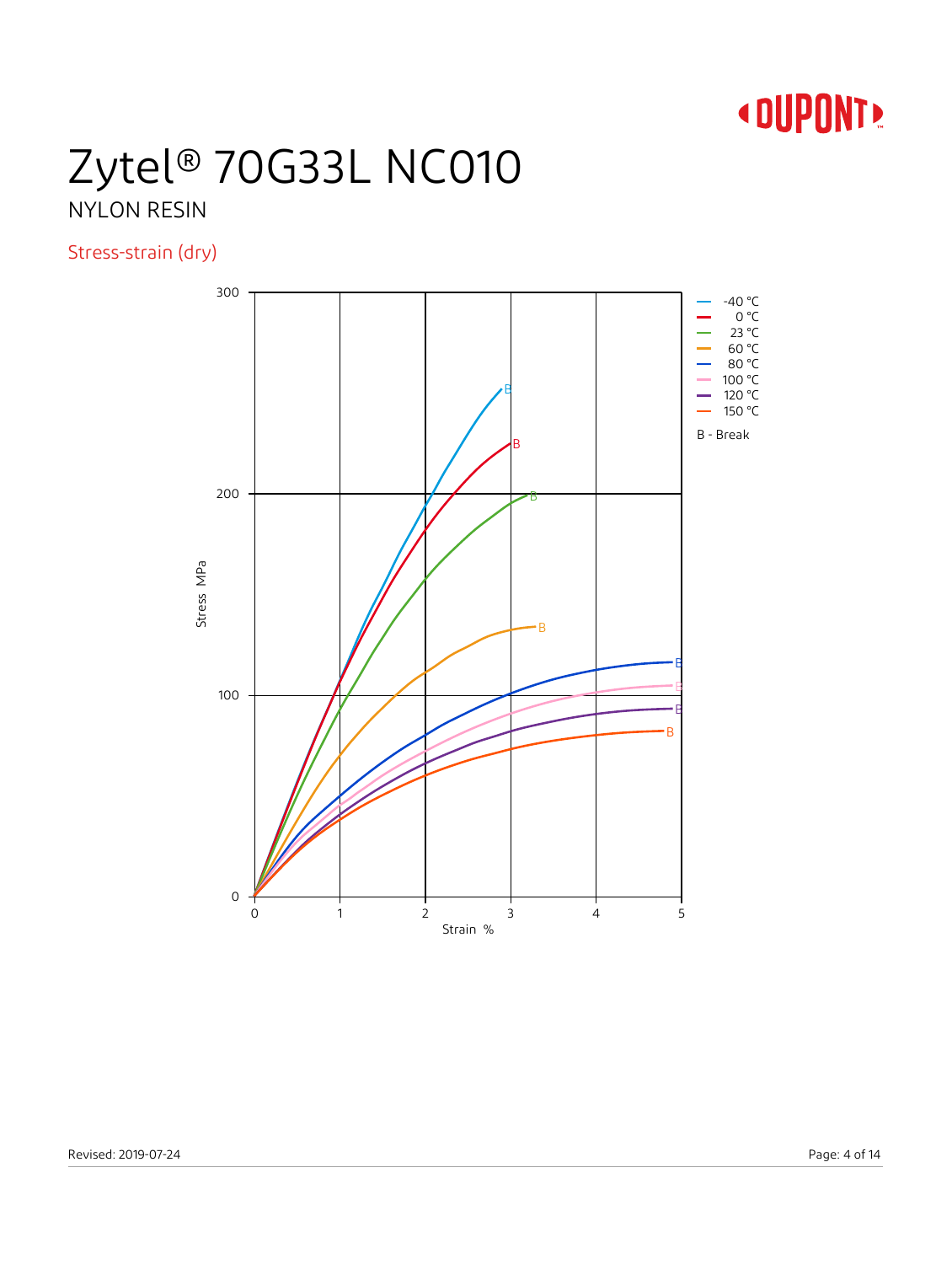

### Zytel® 70G33L NC010 NYLON RESIN

### Stress-strain (cond.)

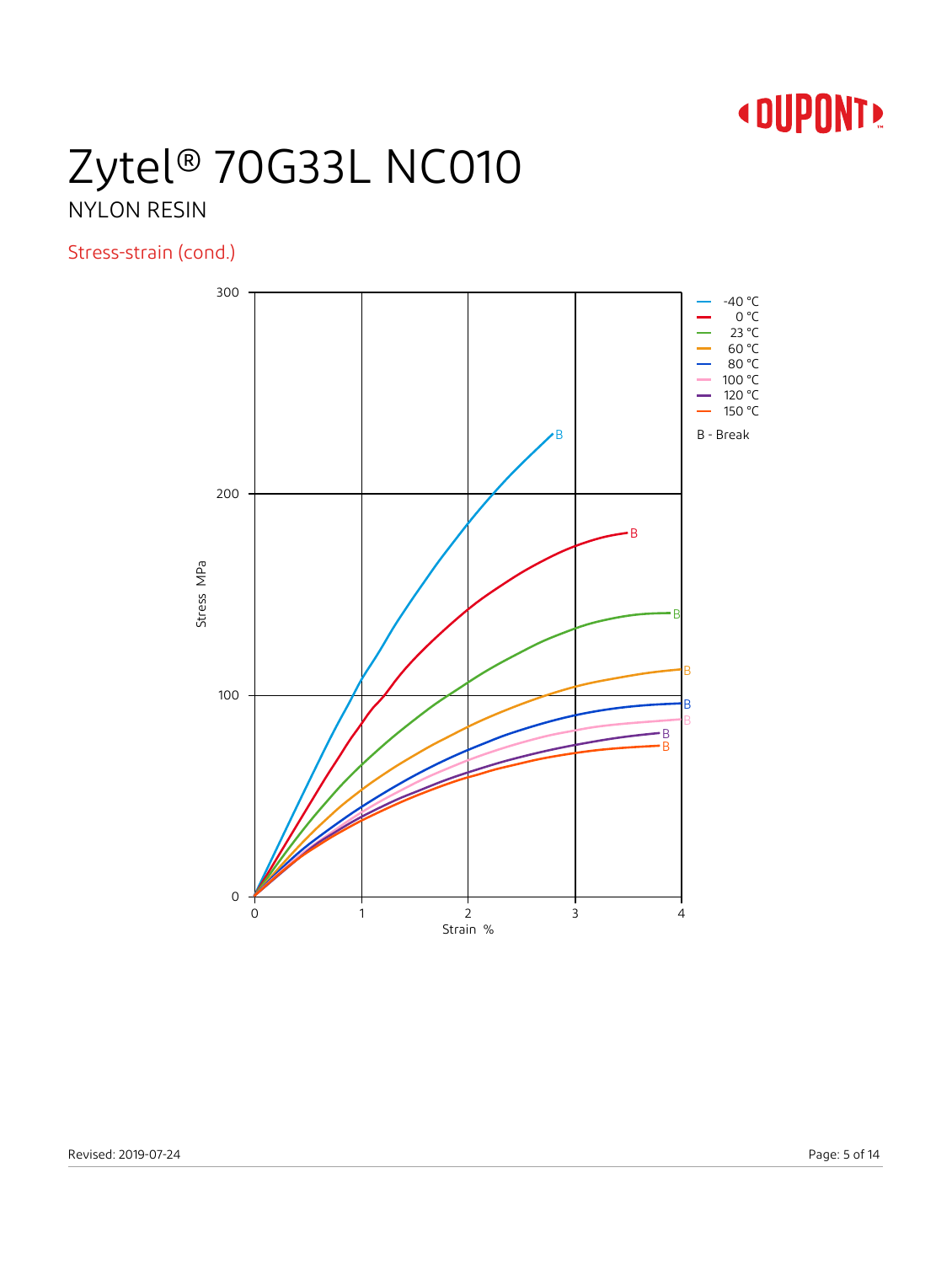## Zytel® 70G33L NC010 NYLON RESIN

### Secant modulus-strain (dry)

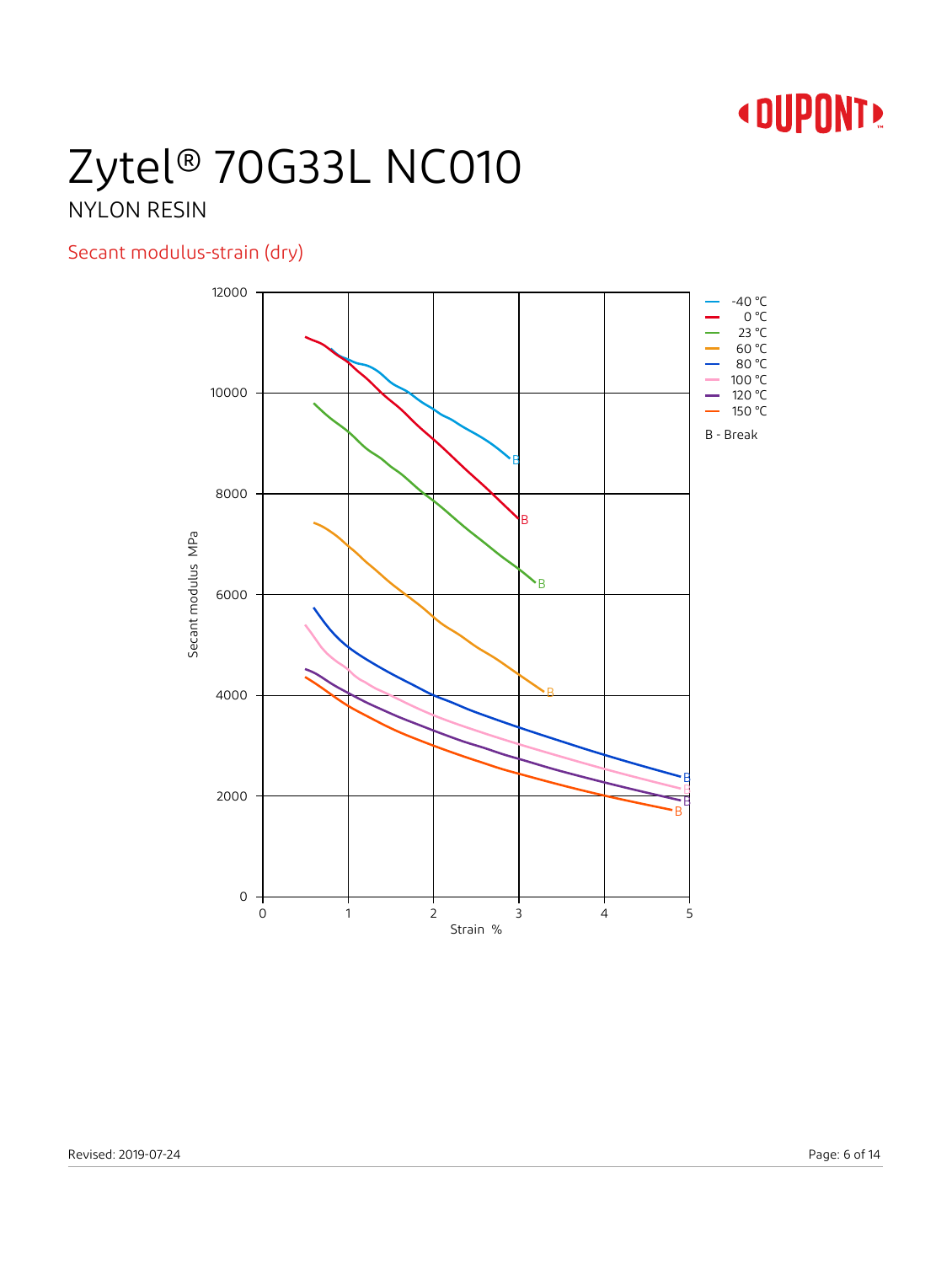## Zytel® 70G33L NC010 NYLON RESIN

### Secant modulus-strain (cond.)

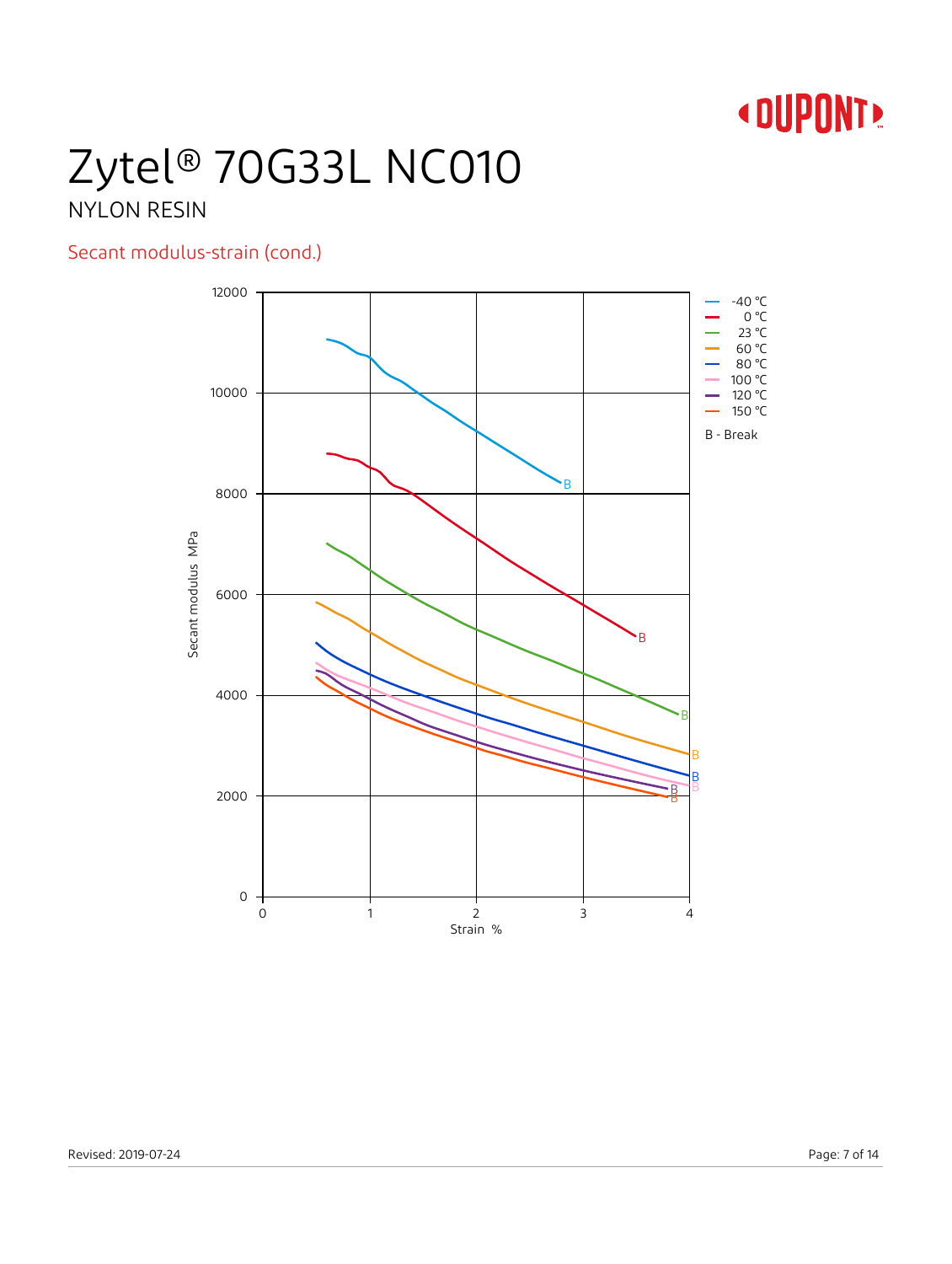## Zytel® 70G33L NC010 NYLON RESIN

### Stress-strain (isochronous) 23°C (cond.)

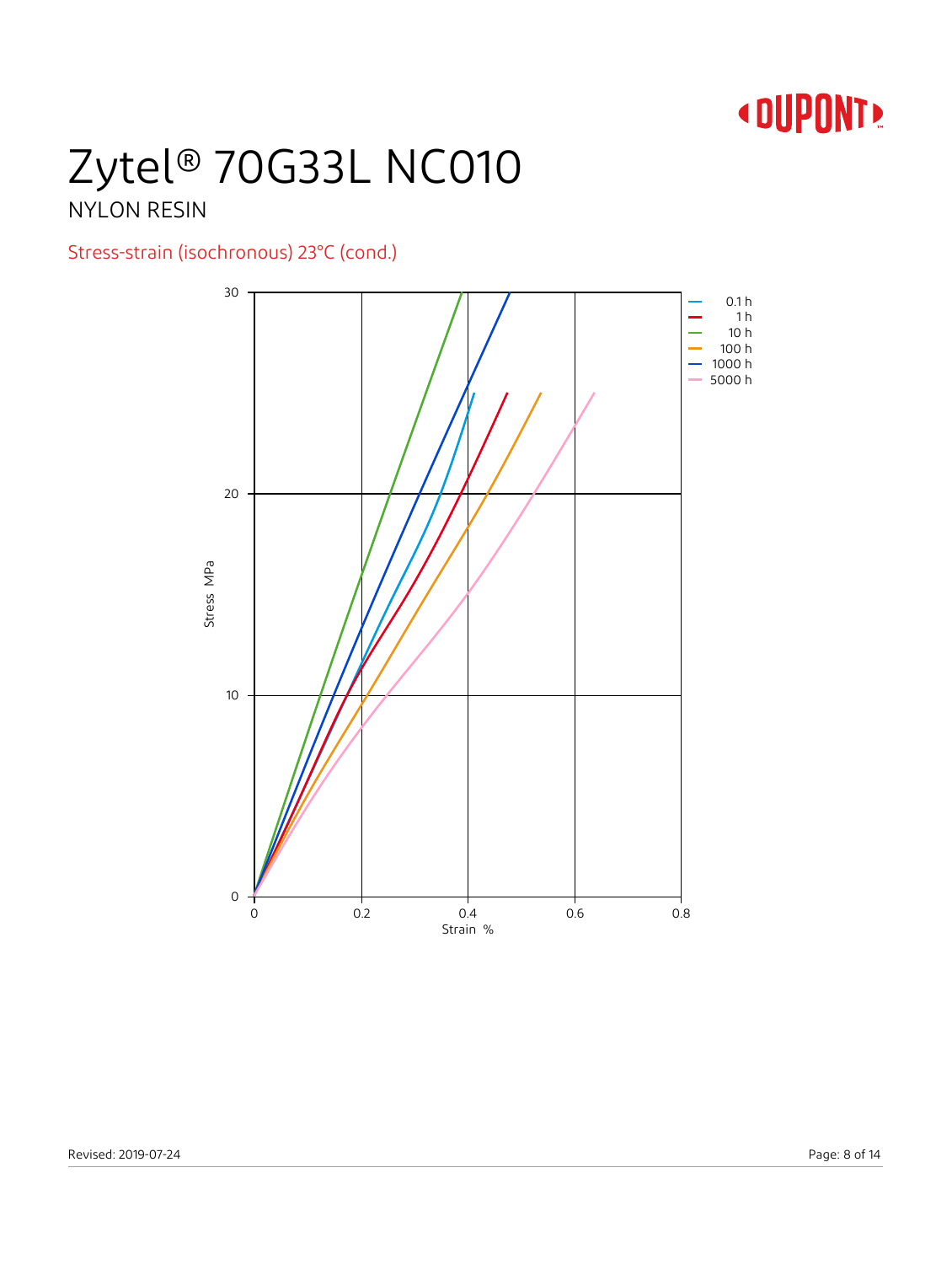## Zytel® 70G33L NC010 NYLON RESIN

### Stress-strain (isochronous) 100°C (cond.)

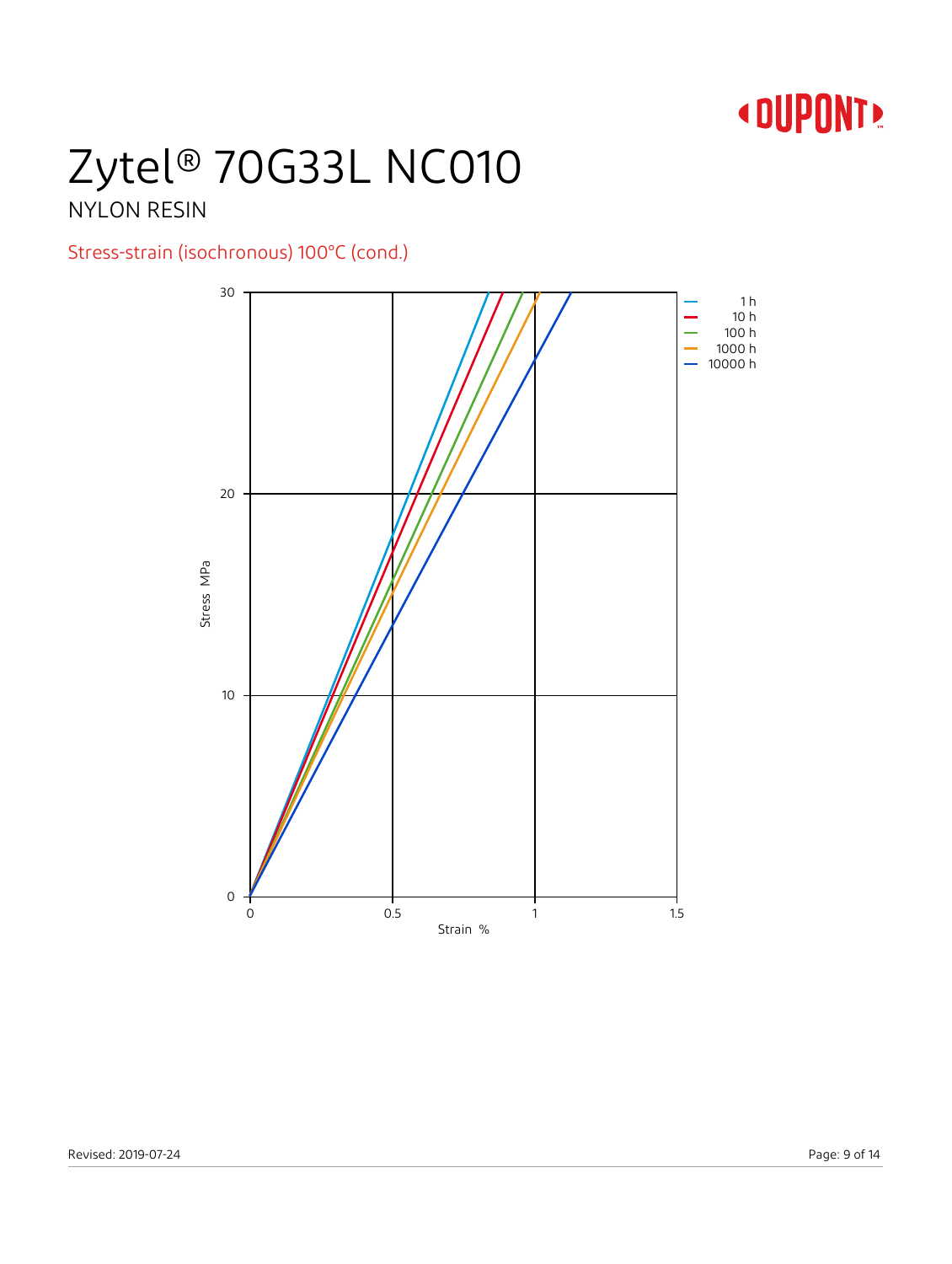# Zytel® 70G33L NC010

### NYLON RESIN

### Stress-strain (isochronous) 150°C (cond.)

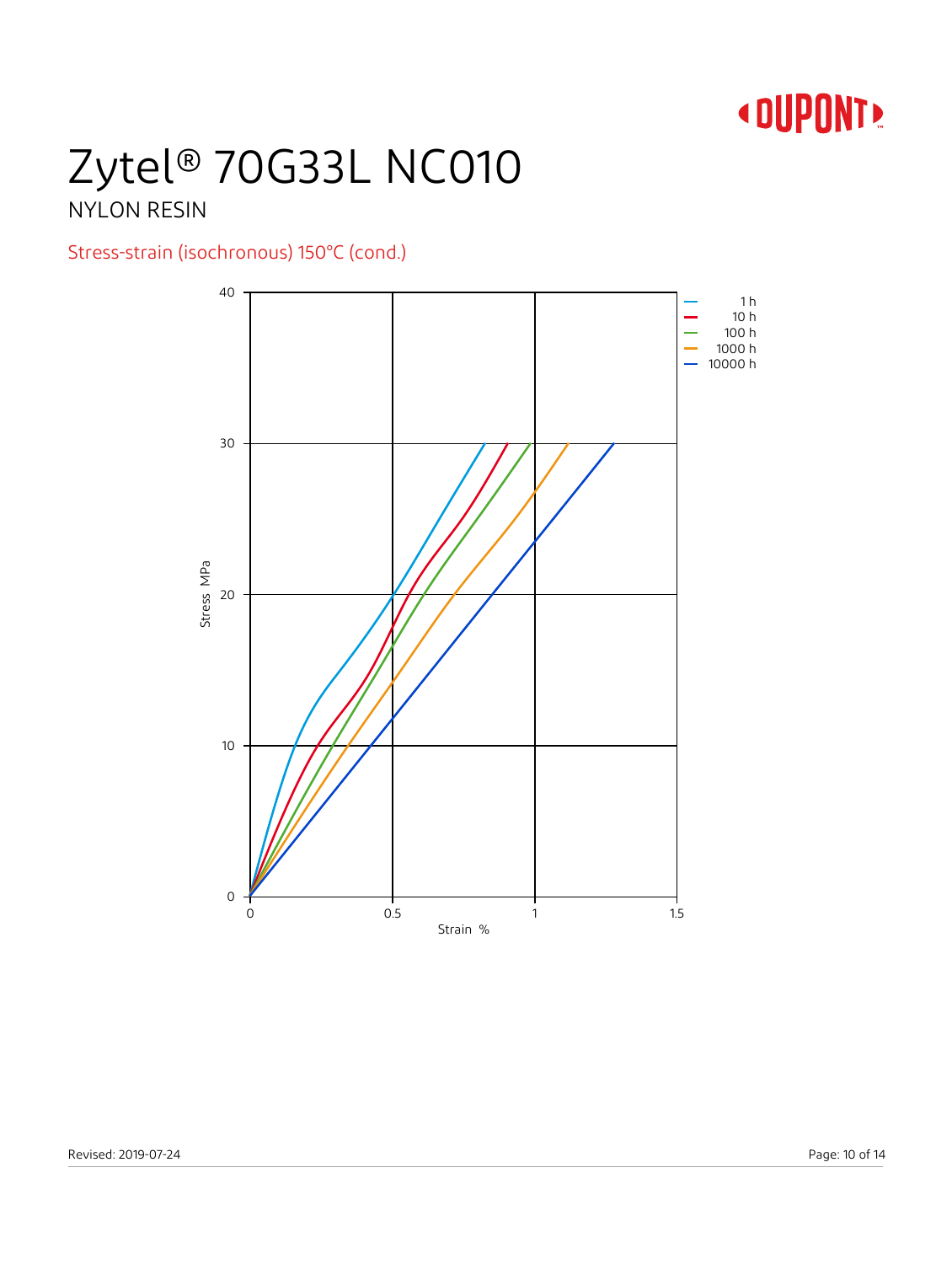# Zytel® 70G33L NC010

### NYLON RESIN

### Stress-strain (isochronous) 60°C (cond.)

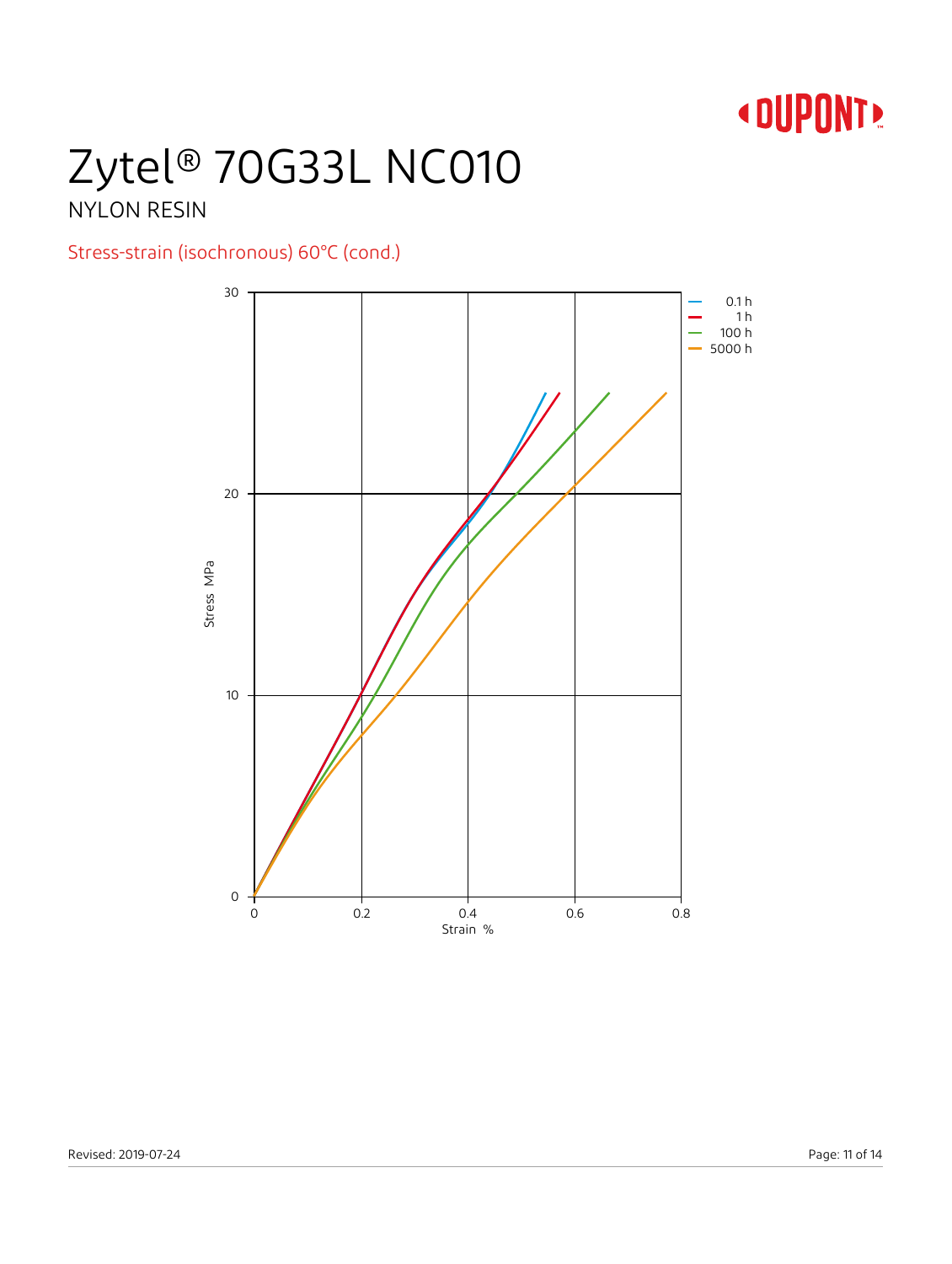### Zytel® 70G33L NC010 NYLON RESIN

### Coeff. of linear thermal expansion

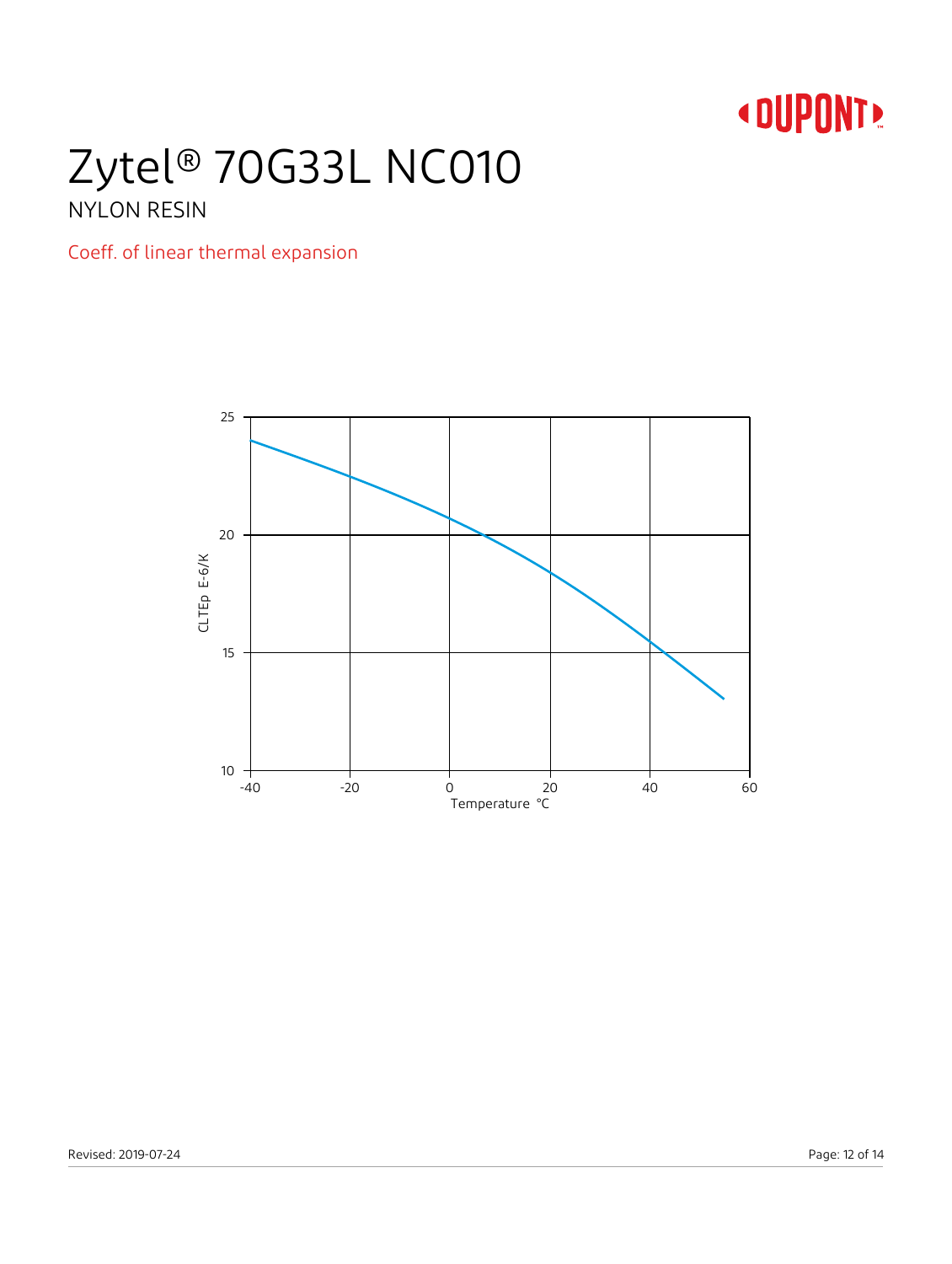### Zytel® 70G33L NC010 NYLON RESIN

### Chemical Media Resistance

#### Acids

- $\blacktriangleright$  Acetic Acid (5% by mass), 23°C
- Citric Acid solution (10% by mass), 23°C
- Lactic Acid (10% by mass), 23°C
- X Hydrochloric Acid (36% by mass), 23°C
- X Nitric Acid (40% by mass), 23°C
- X Sulfuric Acid (38% by mass), 23°C
- X Sulfuric Acid (5% by mass), 23°C
- X Chromic Acid solution (40% by mass), 23°C

### Bases

- X Sodium Hydroxide solution (35% by mass), 23°C
- $\blacktriangleright$  Sodium Hydroxide solution (1% by mass), 23°C
- Ammonium Hydroxide solution (10% by mass), 23°C

### Alcohols

- ◆ Isopropyl alcohol, 23°C
- ◆ Methanol, 23°C
- Ethanol, 23°C

#### Hydrocarbons

- n-Hexane, 23°C
- ◆ Toluene, 23°C
- iso-Octane, 23°C

#### Ketones

◆ Acetone, 23°C

#### Ethers

Diethyl ether, 23°C

#### Mineral oils

- ◆ SAE 10W40 multigrade motor oil, 23°C
- ◆ SAE 10W40 multigrade motor oil, 130°C
- ◆ SAE 80/90 hypoid-gear oil, 130°C
- ◆ Insulating Oil, 23°C

### Standard Fuels

- $\blacktriangleright$  ISO 1817 Liquid 1 E5, 60°C
- $\blacktriangleright$  ISO 1817 Liquid 2 M15E4, 60°C
- $\blacktriangleright$  ISO 1817 Liquid 3 M3E7, 60°C
- $\blacktriangleright$  ISO 1817 Liquid 4 M15, 60°C
- ◆ Standard fuel without alcohol (pref. ISO 1817 Liquid C), 23°C
- Standard fuel with alcohol (pref. ISO 1817 Liquid 4), 23°C
- Diesel fuel (pref. ISO 1817 Liquid F), 23°C
- Diesel fuel (pref. ISO 1817 Liquid F), 90°C
- Diesel fuel (pref. ISO 1817 Liquid F), >90°C